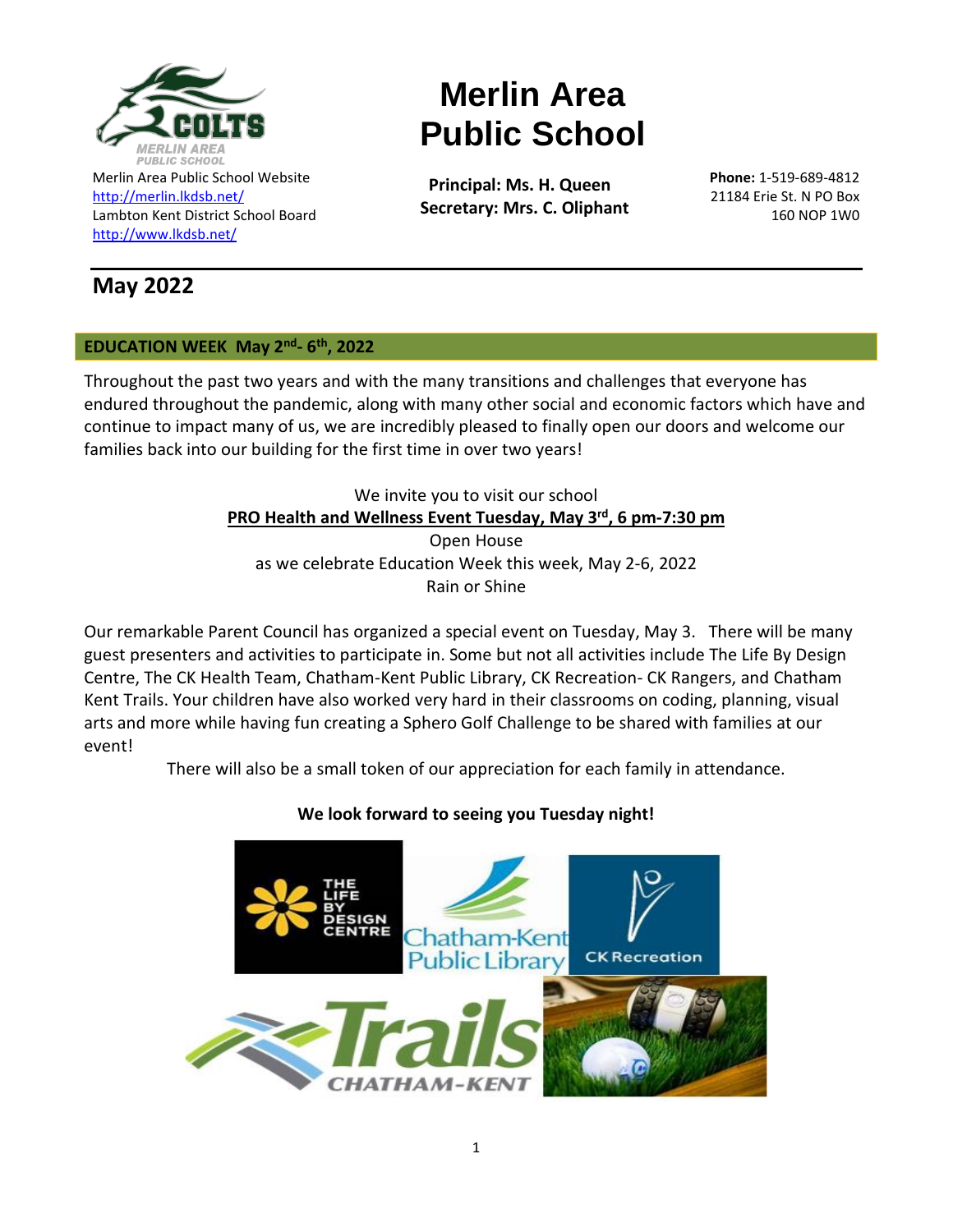#### **MAPS Parent Council**

Chair- Mrs. Laura Walker Vice Chair- Mrs. Margie Authier Secretary/Treasurer- Mrs. Melissa Walker Teaching Staff Member- Miss G. Bombardier

There will be ONE more Parent Council Fundraiser this school year. Stay tuned for something sweet.



Reminder, all funds r[aised go b](https://www.oist.jp/news-center/photos/honeybee)ack to the students of MAPS

Parent Council Meal Days Return: Wayne's Pizza Days will be on Mondays Starting May 16 Subway May 26 and June 16

We are pleased that all classes FDK-8 will have an opportunity for a year-end trip this year. Thank you to our Parent Council for donating \$10 per child for year-end field trips. The total cost of trips will already have this cost deducted when the forms come home in the next few weeks.

#### **KINDERGARTEN REGISTRATION**

We cannot wait to welcome your little ones. If you know of anyone who has an age-appropriate child for Junior or Senior Kindergarten next Fall (will be 4 years old in 2022), please encourage them to register online or contact the school for help as soon as possible.

Register here: [www.lkdsb.net/kindergarten](http://www.lkdsb.net/kindergarten)

We will be hosting one last FDK open house. On June 8, we welcome our new FDK Colts and their families for a visit. They will be welcome into our building to see their classroom, play some fun activities, meet some staff, and get a special gift.

We look forward to meeting our new FDK Colts soon!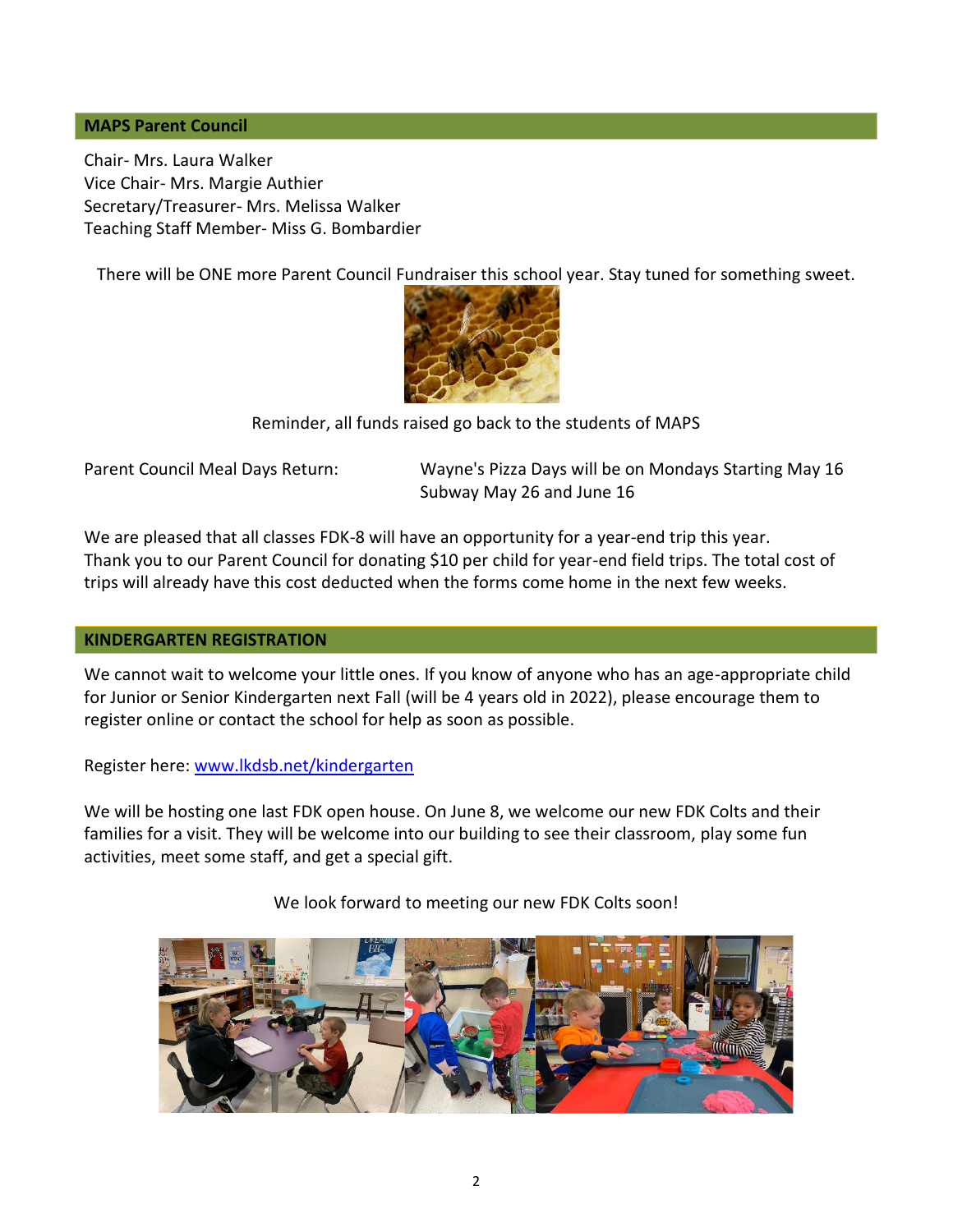#### **From the desks of Coach Hills, Coulter & Rankin**

The boys' basketball team just wrapped up their season. Showing some solid improvement as the season progressed, the boys worked hard and had fun as they played. It was great to finally have a chance to play competitive basketball in school again.

Congrats to all the boys who played on the team!

# **Soccer with Coach Mills and Coach Keillor**

Our girls' team will have their first practice on May 2 and look forward to playing a game soon, representing MAPS as one of three teams in southern CK.

This will be a short season, and we look forward to an entire season in the Fall of 2022.

# **Media and Events- Spirit Days**

May 6, dress up what you want to be when you are older May 12, wear Green to support Mental Health awareness May 17, wear your spirit wear for Track and Field May 20 jersey day

Every Monday is MAPS Spirit Wear Day: Wear Green and Black and show your school spirit.

# **Track & Field – IT'S BACK**

We are thrilled to welcome Track and Field back to MAPS this year for our grade 4-8 students! Track and Field will take place on Tuesday, May 17 (The rain date is May 19). We thank Mrs. Vander Pryt, who has taken on our meet's lead coach/planner.

We welcome families to bring their lawn chairs and blankets and come cheer on your favourite Colts!

Colts, please remember to dress appropriately for the weather and events you are participating in on that day. Also, bring lots of water.

The Optimist Fry Truck will be present on the 17<sup>th</sup>. MAPS students will have the opportunity to order ahead and pay online using school cash. This helps ensure there is enough food and to plan accordingly.

We expect all students to attend school on May 17 and participate in at least 3 events. Students are welcome to join in more if they would like. If a child cannot participate for any reason, please reach out to your child's classroom teacher, and arrangements will be made accordingly to ensure that everyone can take part and have an enjoyable day.

\*For those who have the opportunity to move on to LKESSA and represent Merlin Area Public School on June 9 at CKSS (the rain date is June 13). Due to some restrictions, parents will be required to make arrangements to get their child to the meet at CKSS and supervise their child. More information is still to come.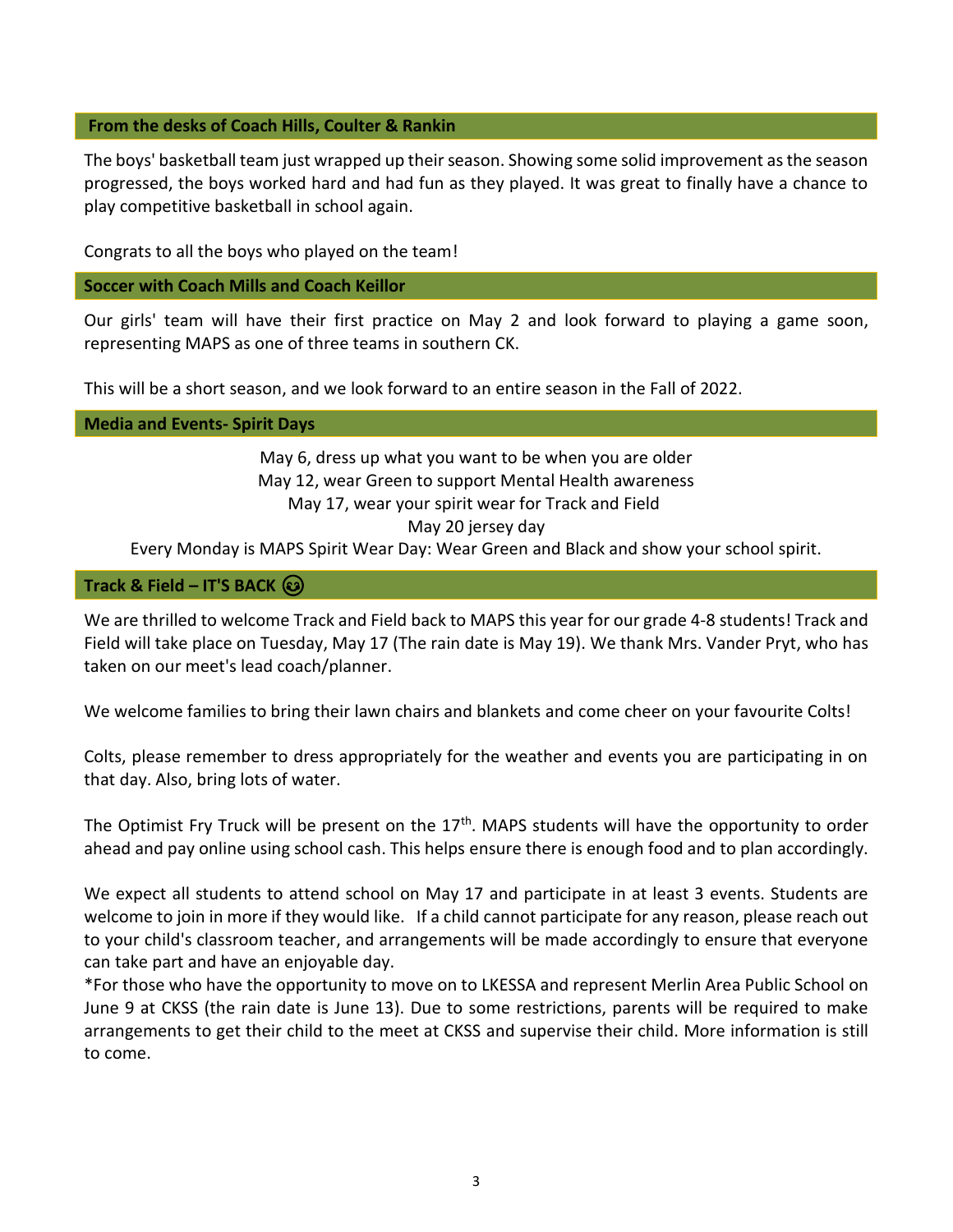#### **School Yard After Hours & Playground Safety**

Our school ground spaces are intended for children and must be respected for the health and safety of our children. The FDK pen area and shared daycare play area are not an off-leash dog park after hours.



Please ensure that your child(ren) has the appropriate outerwear for being outdoors. The weather can be very windy and cold, and it is better to send extra layers or an extra pair of clothing for those muddy days.

#### **Mental Health**

During [CMHA Mental Health Week](https://www.mentalhealthweek.ca/) (May 2-6) and throughout the year, the Lambton Kent District School Board supports student mental health and well-being.

The theme of this year's Mental Health Week is Empathy. Empathy is the ability to share someone else's feelings or experiences by imagining what it would be like to be in their situation. When times are tough, we need to be there for each other and practice empathy.

In supporting the LKDSB's Strategic Priority, "Student Achievement and Well-Being," we remain committed to promoting education and awareness of mental health issues. We support the development of mental health through curriculum, systematic training for staff, collaboration with community partners, and a focus on promoting well-being.

In addition to [school mental health supports,](https://www.lkdsb.net/Board/Community/MentalHealth/lkdsb/Pages/default.aspx#/=) students and families may access help through a community mental health organization and [Kids Help Phone](https://kidshelpphone.ca/) (available 24/7) Phone: 1 800 668-6868 or Text: 686868

#### **May 5 Red Dress Day**

May 5 is the National Day of Awareness for Missing and Murdered Indigenous Women and Girls and Two-Spirit People.

May 5 is also known as Red Dress Day, and people wear red to create awareness of missing and murdered Indigenous women, girls and two-spirit people and as a call for all Canadians to remember and take action.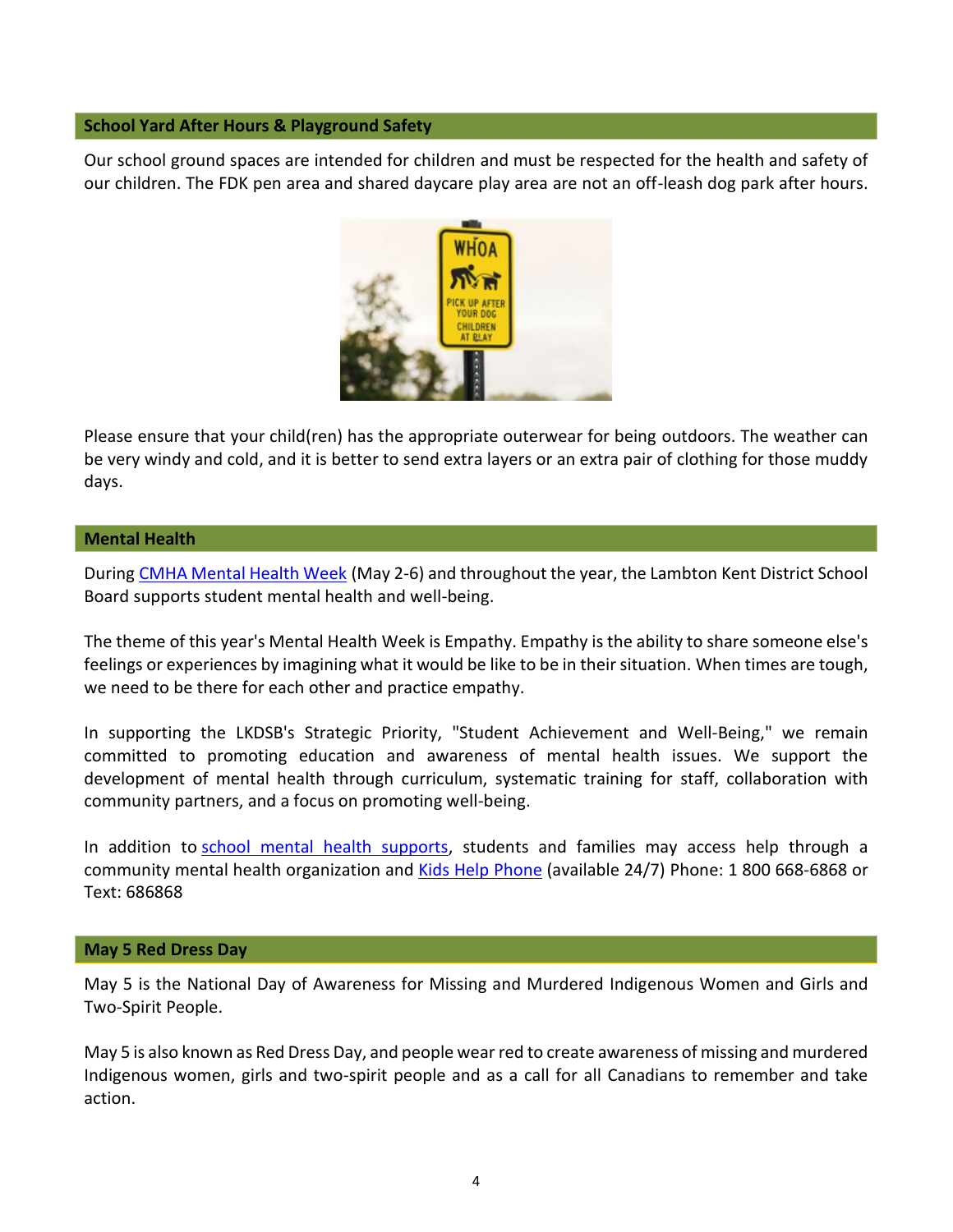#### **EQAO**

EQAO will take place for grade 3 & 6 students. May 25- June 7 during 1st & 2nd blocks. Please try not to book appointments during this time if your child is in Grade 3 or 6.

The EQAO Assessments of Reading, Writing and Mathematics for students in Grade 3 and Grade 6 will be administered at Ontario schools this Spring. Students who attend publicly funded schools in person will complete the EQAO assessments. These assessments align with the expectations in The Ontario Curriculum and measure the reading, writing and mathematics skills students are expected to have learned by the end of Grade 3 and Grade 6.

EQAO assessments provide information about Ontario's education system that helps parents, guardians, and educators understand how students are progressing. There are a variety of question types, including multiple-select, drag and drop, checklist items and drop-down menu items. In the language component, students are also presented with opportunities to write longer answers to openresponse questions.

Before students write the assessments, they will have an opportunity to participate in an introductory session in class with their teacher. This will help familiarize them with the new online platform, requiring much less time to complete than previous years.

If your child will be completing EQAO this year and you have any questions or concerns, please do not hesitate to reach out to your child's classroom teacher or Mrs. Queen Munroe.

Please visit EQAO.com to learn more about the Education Quality and Accountability Office.

# **Daily School Screener**

Thank you to all our families for your diligence in completing the daily school screener. Please continue to complete the school screener daily for your child until further notice. No confirmation of completion is required, but if your child is symptomatic, this is the tool the school uses to determine isolation periods, mask requirements and expectations for sibling attendance. Reminder, the screener is updated often and constantly changing, so it is essential to continue to refer to the latest requirements. Thank you for your ongoing understanding and support in keeping staff and students healthy.

<https://covid-19.ontario.ca/school-screening/>



### **Bus Information- Zone 7**

When there are bus cancellations due to fog, buses will not run in the morning but will run in the afternoon. MAPS is in ZONE 7. To check for any bus cancellations during the school year, please turn into the local radio stations or check the following website: [www.schoolbusinfo.com](http://www.schoolbusinfo.com/)